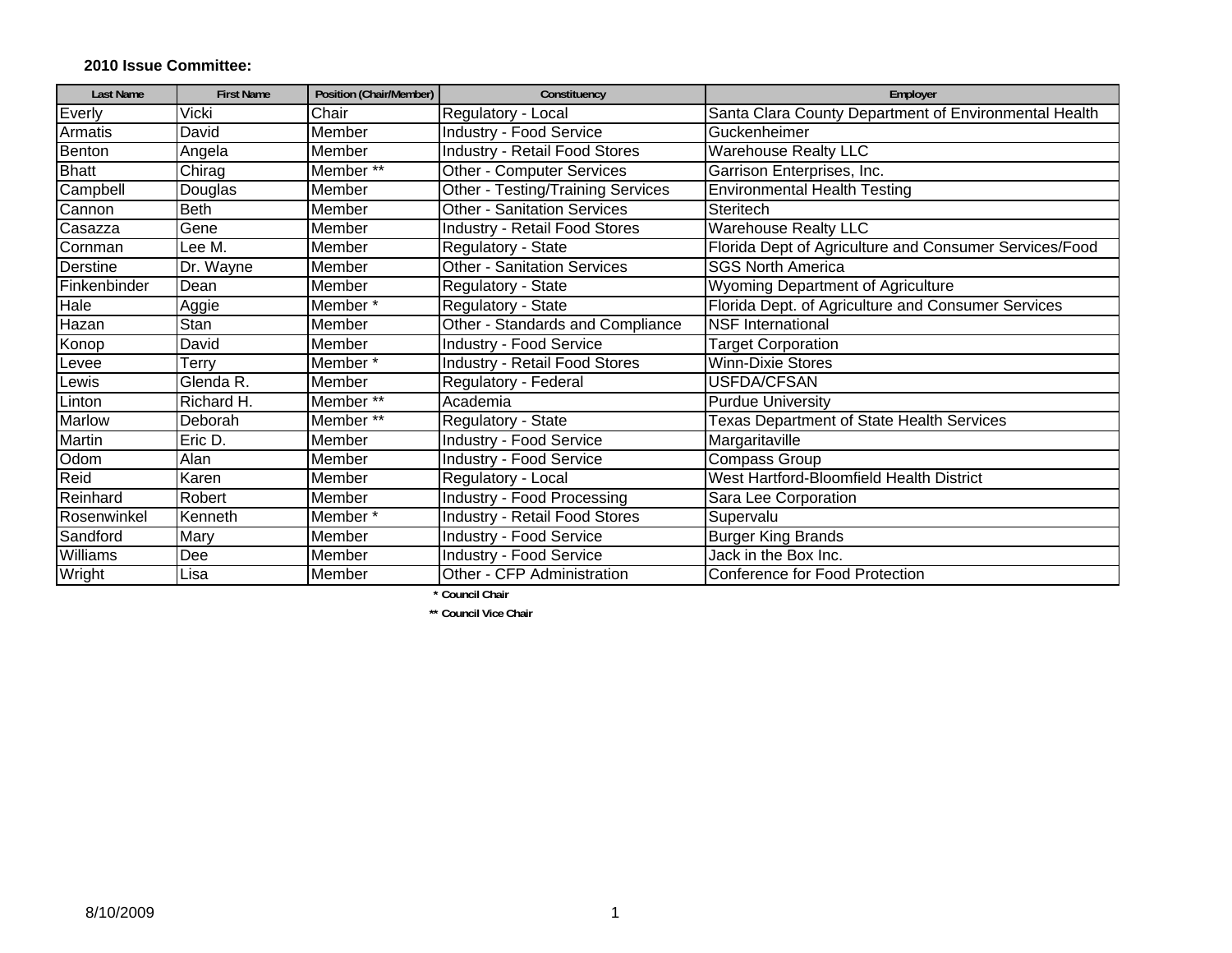## **2010 Issue Committee:**

| <b>Last Name</b> | <b>Address</b>                                   | City                 | State Zip              |            | Telephone        |
|------------------|--------------------------------------------------|----------------------|------------------------|------------|------------------|
| Everly           | 1555 Berger Drive, Suite 300                     | San Jose             | $\overline{\text{CA}}$ | 95112-2716 | (408) 918-3490   |
| Armatis          | #3 Lagoon Drive, Suite 325                       | Redwood Shores       | CA                     | 94065      | (650) 274-8573   |
| Benton           | 133-11 20th Avenue                               | College Point        | <b>NY</b>              | 11356      | (718) 939-6400   |
| <b>Bhatt</b>     | PO Box 690426                                    | Charlotte            | $\overline{NC}$        | 28227      | (281) 315-8853   |
| Campbell         | 5728 Major Blvd, Suite 750                       | Orlando              | <b>FL</b>              | 32819      | (800) 446-0257   |
| Cannon           | 8646 Aspen Circle                                | Parker               | CO                     | 80134      | (720) 252-4196   |
| Casazza          | 133-11 20th Avenue                               | <b>College Point</b> | <b>NY</b>              | 11356      | (718) 412-4552   |
| Cornman          | 3125 Conner Boulevard, C-18                      | Tallahassee          | <b>FL</b>              | 32399-1650 | (850) 488-0295   |
| Derstine         | 9817 Bull Headley Road                           | Tallahassee          | <b>FL</b>              | 32312-8034 | (850) 509-2501   |
| Finkenbinder     | 2219 Carey Avenue                                | Cheyenne             | WY                     | 82002      | (307) 777-6587   |
| Hale             | 3125 Conner Boulevard, Room 290                  | Tallahassee          | FL                     | 32399-1650 | (850) 245-5565   |
| Hazan            | 789 Dixboro Road                                 | Ann Arbor            | MI                     | 48105      | (734) 769-5105   |
| Konop            | 1000 Nicolette Mall TPS 1391                     | Minneapolis          | <b>MN</b>              | 55403      | (612) 696-1049   |
| Levee            | 5050 Edgewood Court                              | Jacksonville         | FL                     | 32254      | (904) 783-5229   |
| Lewis            | 5100 Paint Branch Parkway, HFS 626, College Park |                      | <b>MD</b>              | 20740      | (301) 436-2150   |
| Linton           | 745 Agricultural Mall Drive                      | West Lafayette       | IN                     | 47907-2009 | (765) 494-8922   |
| Marlow           | 1100 West 49th Street                            | Austin               | ТX                     | 78756      | (512) 834-6753   |
| <b>Martin</b>    | 6800 Lakewood Plaza Drive                        | Orlando              | FL                     | 32819      | (407) 224-3216   |
| Odom             | 310 West Church St.                              | <b>Benton</b>        | IL                     | 62812      | $(618)$ 439-9753 |
| Reid             | 693-C Bloomfield Avenue                          | <b>Bloomfield</b>    | $\overline{\text{CT}}$ | 06002      | (860) 561-7902   |
| Reinhard         | 3500 Lacey Road                                  | Downers Grove        | IL                     | 60515      | (630) 598-8058   |
| Rosenwinkel      | 1955 W. North Avenue                             | <b>Melrose Park</b>  | IL                     | 60160      | (708) 531-6787   |
| Sandford         | 5505 Blue Lagoon Drive                           | Miami                | <b>FL</b>              | 33126      | (305) 378-7917   |
| Williams         | 9330 Balboa Aevnue, Innovation                   | San Diego            | CA                     | 92123      | (858) 571-2550   |
| Wright           | 11825A Spruce Run Drive                          | San Diego            | СA                     | 92131      | (858) 547-8595   |